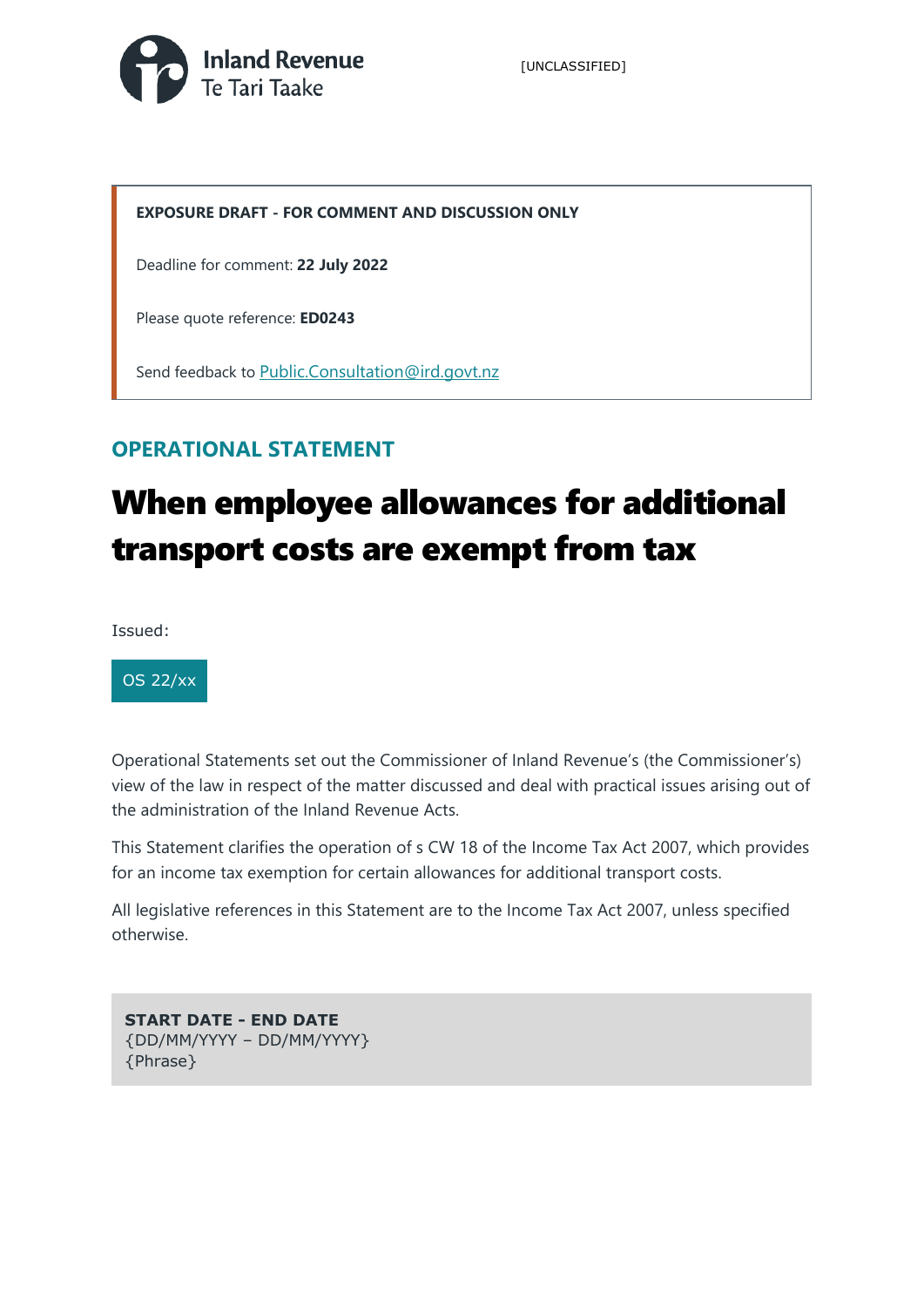### **Introduction**

- 1. Payments an employer makes for a private expense of an employee are usually subject to income tax in the hands of the employee.
- 2. The general rule is that home-to-work travel is private expenditure as it is expenditure to get to work and reflects the employee's personal choice about where their home is. The two main reasons for this rule are that the:
	- employee's private choices (about where to live and how to get to work) are the key factor in determining the cost of home-to-work travel;
	- expense of starting work is distinguished from expenses while "on work", and employees are expected to bear the cost of starting work.
- 3. As this expenditure is usually private, if the employer provides the employee with an allowance for travel from home to work, the starting point is that it is taxable.
- 4. If an allowance is taxable for income tax purposes, then the employer must deduct and pay PAYE for that payment. This is because the allowance is "salary or wages" under the PAYE rules.
- 5. However, s CW 18 exempts from tax some allowances that an employee receives from their employer to reimburse additional transport costs arising from the employee's travel from home to work (the additional transport costs exemption).
- 6. The purpose of this Statement is to clarify when this exemption applies and to help employers to determine the amount of tax payable.
- 7. It includes examples for further clarification.

Employers often provide travel for their employees from home to a distant workplace. These employers may find it useful to refer to the Commissioner's position on employer-provided travel: [OS 19/05:](https://www.taxtechnical.ird.govt.nz/operational-statements/os-1905-employer-provided-travel-from-home-to-a-distant-workplace-income-tax-paye-and-fringe-benefit) *Employer-provided travel from home to a distant workplace – income tax (PAYE) and fringe benefit tax*  (Inland Revenue, 2019).

# Summary of approach

8. The Commissioner considers that three main steps are needed to determine the extent to which the additional transport costs exemption applies to an allowance an employer pays to an employee for travel from home to work: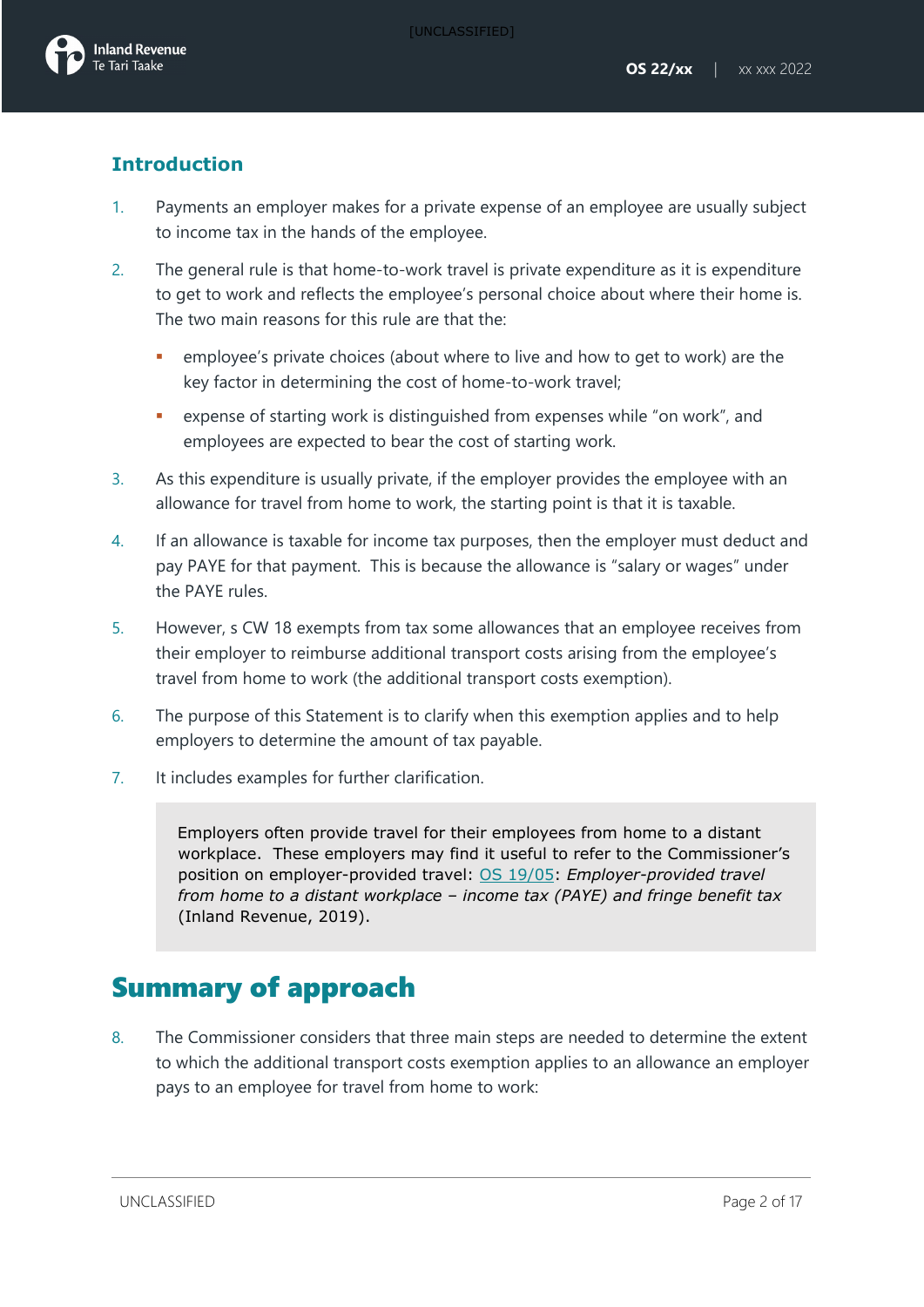

- *Step One* Are one or more of the factors present that are required for the exemption to additional transport costs to apply? If none of these factors is present, then the additional transport costs exemption cannot apply.
- *Step Two*  Did the employee incur the additional transport costs in connection with their employment and for the employer's benefit or convenience?
- *Step Three*  How much of a travel allowance is exempt under the additional transport costs exemption? Calculate the additional transport costs and compare them with the allowance paid.

## Application of this statement

9. This statement applies from …

# **Definitions**

- 10. Key terms in this Statement have the following definitions:
	- **Additional transport costs** are costs to an employee of travelling between their home and place of work that are more than would ordinarily be expected. (See also [\[12\]](#page-3-0).)
	- **Additional transport costs exemption** means the exemption from income for some allowances an employer pays for the employee's cost of home-to-work travel provided for in s CW 18
	- **Home** means a dwelling the employee uses as their residence.
	- **Travel allowance** means an allowance an employer pays to an employee (or a group of employees) for their travel between home and work.
	- **Workplace** means a particular place or base:
		- where an employee performs their employment duties; or
		- from which an employee's duties are allocated.

This means that a workplace is not confined to premises of the employer. It can be any place where the employee performs employment duties, which could be a client's premises.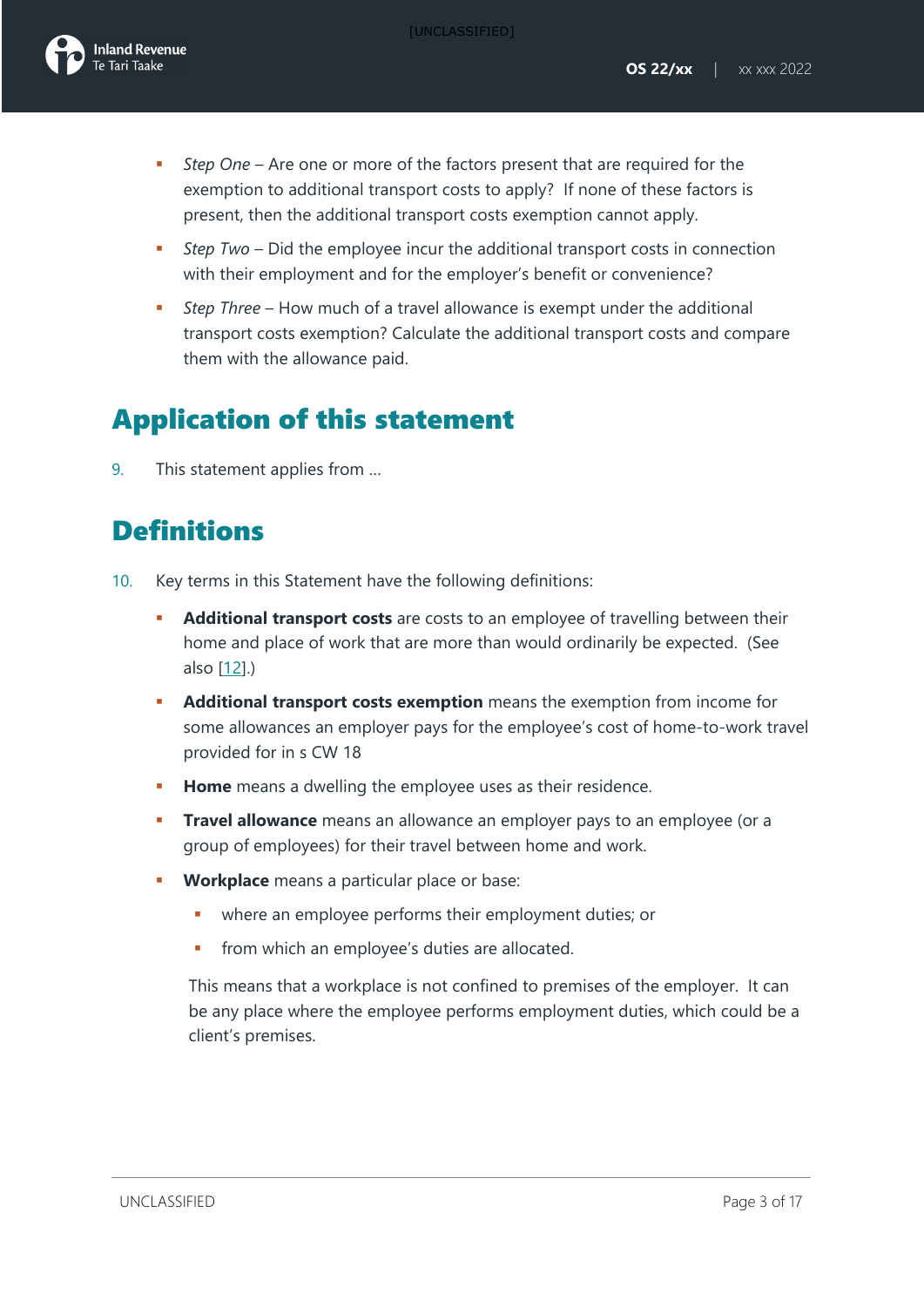# **Discussion**

## When does the additional transport costs exemption apply?

- 11. A travel allowance will be exempt under the additional transport costs exemption in s CW 18 **to the extent** that:
	- the allowance reimburses the employee for their additional transport costs; and
	- the employee incurred those transport costs in connection with their employment and for the employer's benefit or convenience.
- <span id="page-3-0"></span>12. "**Additional transport costs**" are costs to an employee of travelling between their home and place of work that are more than would ordinarily be expected. The costs must be attributable to one or more of the following factors:<sup>[1](#page-3-1)</sup>
	- (a) the day or time of day when the work duties are performed:
	- (b) the need to transport any goods or material for use or disposal in the course of the employee's work:
	- (c) the requirement to fulfil a statutory obligation:
	- (d) a temporary change in the employee's place of work while in the same employment:
	- (e) any other condition of the employee's work:
	- (f) the absence of an adequate public passenger transport service that operates fixed routes and a regular timetable for the employee's place of work.
- 13. The Commissioner considers that three main steps determine the extent that the additional transport costs exemption applies to an allowance an employer pays to an employee for travel between home and work:
	- *Step One* Are one or more of the factors ((a) to (f)) present that are required for the exemption to apply? If none of the factors is present, then the additional transport costs exemption cannot apply.
	- *Step Two*  Did the employee incur the transport costs in connection with their employment and for the employer's benefit or convenience?

UNCLASSIFIED Page 4 of 17

<span id="page-3-1"></span> $1$  Section CW 18(3).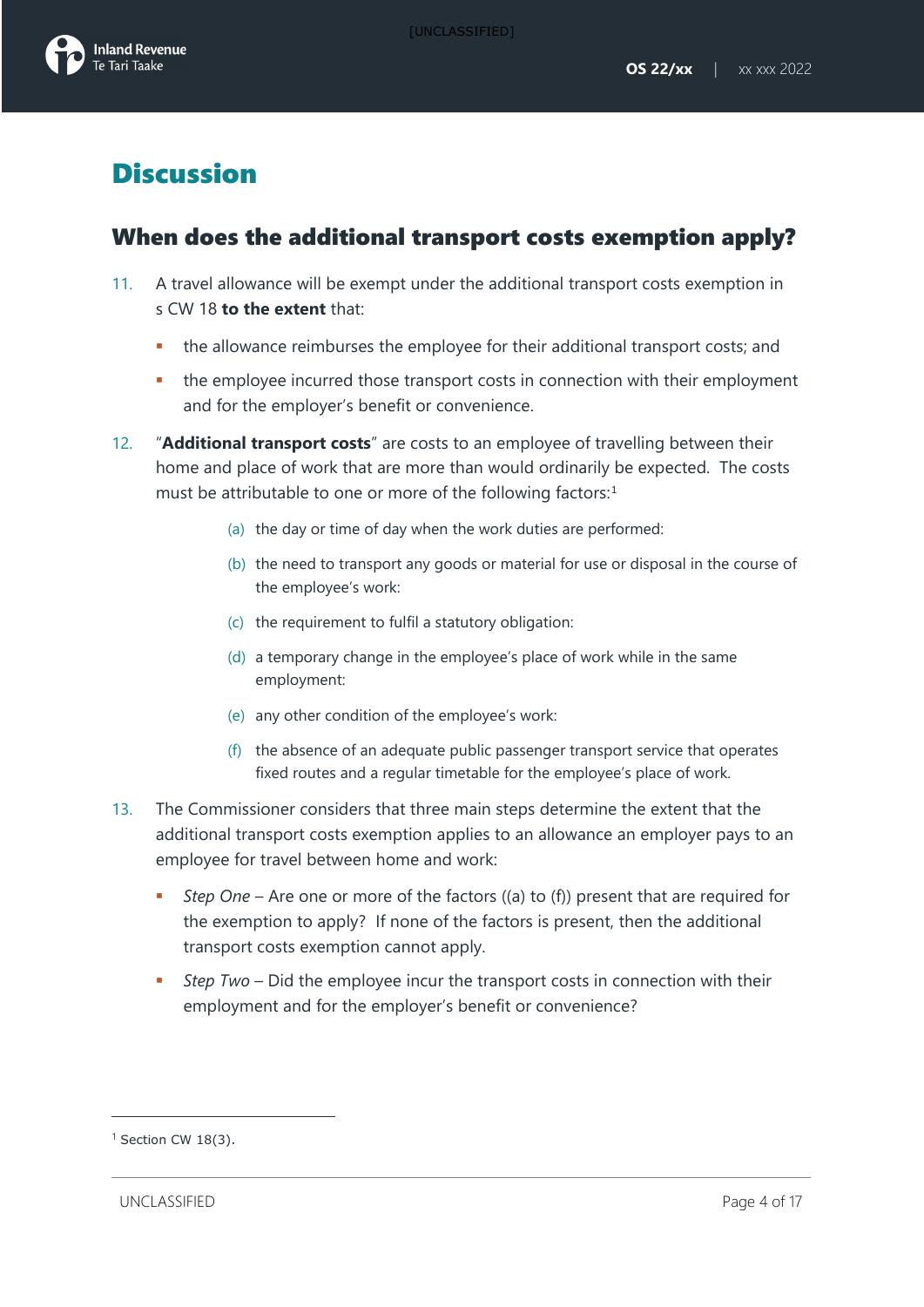*Step Three* – How much of a travel allowance is exempt under the additional transport costs exemption? Calculate the additional transport costs and compare them with the allowance paid.

## Step One – Are one or more of the factors present that are required for the exemption to apply?

- 14. As one or more the factors listed in s CW 18 must be present for the additional transport costs exemption to apply, an employer's first step is to determine whether any of these factors are present.
- 15. Each of these factors ((a) to (f)) is discussed in turn below.

### Factor (a): The day or time of day when the work duties are performed

- 16. For this factor to apply, the additional transport costs must be attributable to:
	- the time or times of the day; or
	- the day (or days) of the week

that the employee was required to perform the duties of that employment (Example 1).

### **Example 1: Factor (a) applies**

Employees of a restaurant start their shift at 4 pm and finish after midnight. Public transport serves the place of work at 4 pm but stops at 11 pm. The employees need alternative transport home that will usually cost more than public transport.

### Factor (b): The need to transport any items for use or disposal in the course of the employee's work

- 17. This factor will apply if, as part of their job, the employee is required to use a particular type of transport (which they provide or pay for) to move any of the following items:
	- plant,
	- machinery,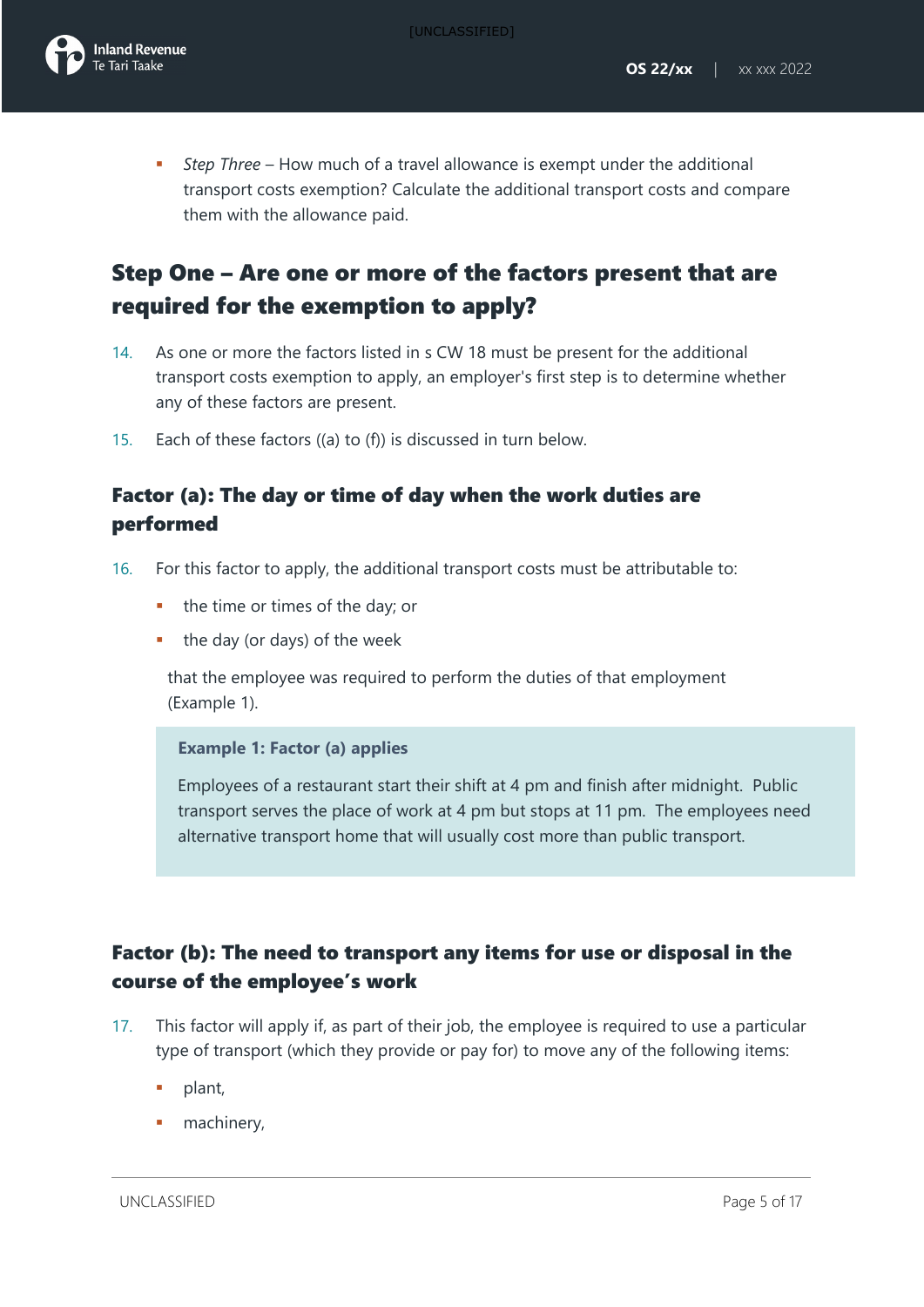- equipment,
- technical aids,
- goods, or
- material.
- 18. The employee must move those items, as part of their job, for use or disposal (Example 2).

### **Example 2: Factor (b) applies**

Harlie is an assistant garage door installer in a provincial city. Being environmentally conscious, she prefers to use her e-bike to get to work. Occasionally, however, her employer needs her to collect a scissor lift from a hire centre for use on that day. On those days, Harlie needs to use her motor vehicle to collect the scissor lift on the way to work.

Harlie's employer pays her an allowance to recognise the additional costs she incurs because she needs to use her motor vehicle on those days.

### Factor (c): Fulfilling an obligation under any Act

- 19. This factor will apply if an employee incurs the transport costs in fulfilling an obligation that arises under any Act. The Commissioner considers that this factor will also apply to regulations issued under any Act.
- 20. Importantly, this provision does not apply simply because an Act provides for a travel allowance to be paid to certain employees. While the employer is fulfilling a statutory obligation by paying the allowance, **the employee must incur additional transport costs** in fulfilling a statutory obligation before this factor applies (Example 3).

### **Example 3: Factor (c) applies**

Due to the nature of her employment Penelope is required to get a COVID-19 test every week under a Public Health Order. She usually travels to work by public transport but cannot use public transport to get the COVID-19 test.

One day a week Penelope takes her car to work so she can get tested on the way.

Penelope's employer pays her an allowance to recognise the additional costs she incurs because she needs to use her car on that day.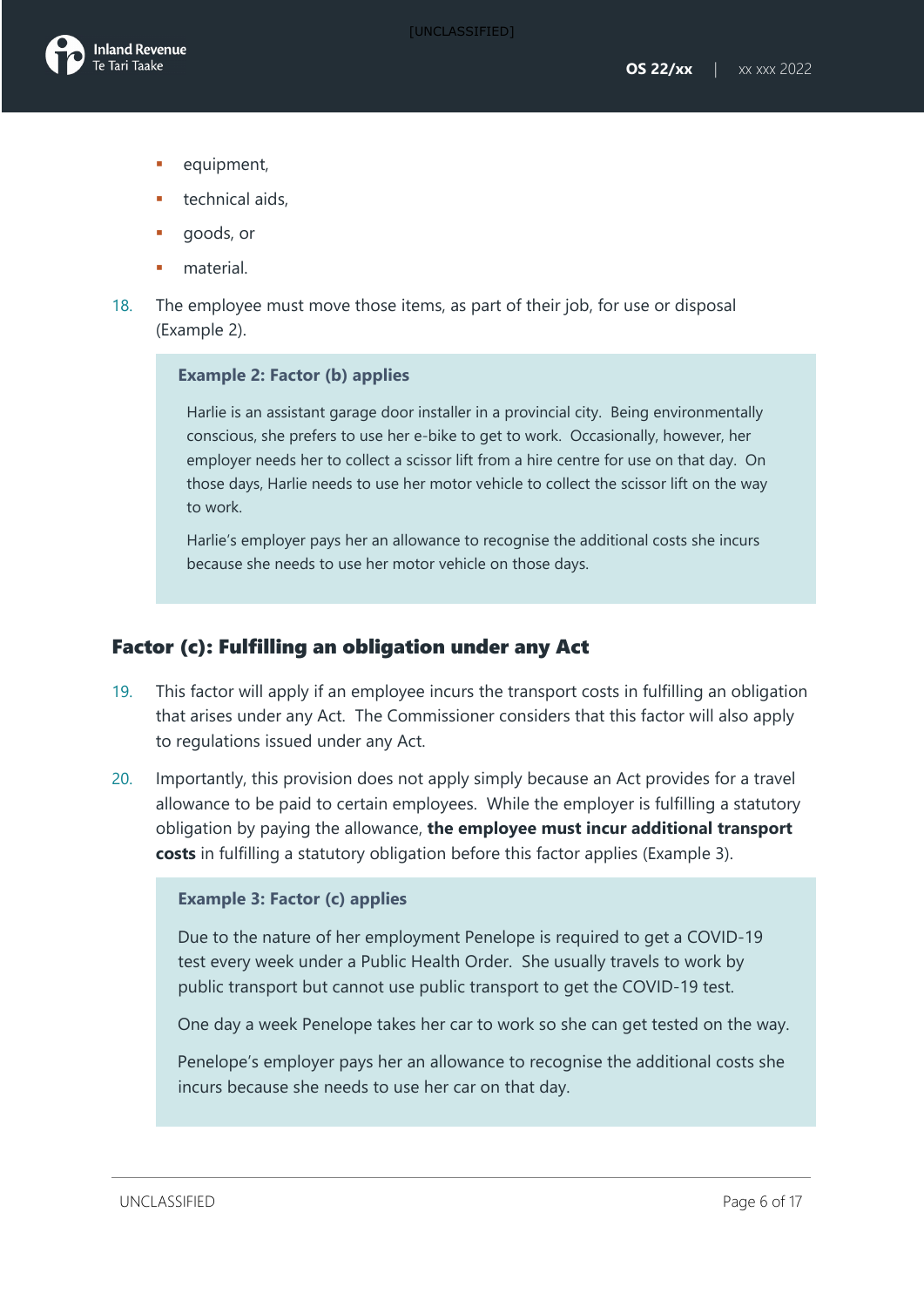

- 21. Factor (d) will apply when the employee has a temporary change in their place of work while still working for the same employer.
- 22. In line with the approach in [OS 19/05](https://www.taxtechnical.ird.govt.nz/operational-statements/os-1905-employer-provided-travel-from-home-to-a-distant-workplace-income-tax-paye-and-fringe-benefit) (which relates to employer-provided travel from home to a distant workplace), the Commissioner will treat a change in workplace as temporary (for the purposes of determining whether the additional transport costs exemption applies) if that change is for two years or less (Example 4).
- 23. To treat the change as temporary, the employer must be able to show that the parties reasonably expected the change would be for two years or less. Reasonable expectation is initially measured at the time the requirement for the change arose.
- 24. Evidence for the parties' expectation may come from the employee's terms of employment. In many cases, however, no written agreement may exist. Other documentation such as board minutes, planning documents and correspondence may demonstrate how long the parties expected the change would be.
- 25. It is possible that a payment for additional transports costs that is initially treated as non-taxable can become taxable. If it becomes clear that the parties now have a reasonable expectation that the requirement for the employee to change their place of work is no longer temporary (for a period of two years or less), any payment will be taxable from the date the expectation changed (Example 5). [2](#page-6-0)
- 26. Equally, if it becomes clear that a change in location which was expected to be more than a temporary requirement is now expected to be a temporary requirement (a period of two years or less), any payment for additional transport costs can be treated as non-taxable from the date the expectation changed.

#### **Example 4: A temporary change in place of work (factor (d)) applies**

Robyn usually works in the Wellington central business district. She is seconded to work in her employer's Lower Hutt branch office for 12 months.

As the secondment is for two years or less (in this case, 12 months), this is a temporary change in her work location. Her employer can treat this travel as temporary.

<span id="page-6-0"></span><sup>&</sup>lt;sup>2</sup> Not from the end of the original date of the arrangement.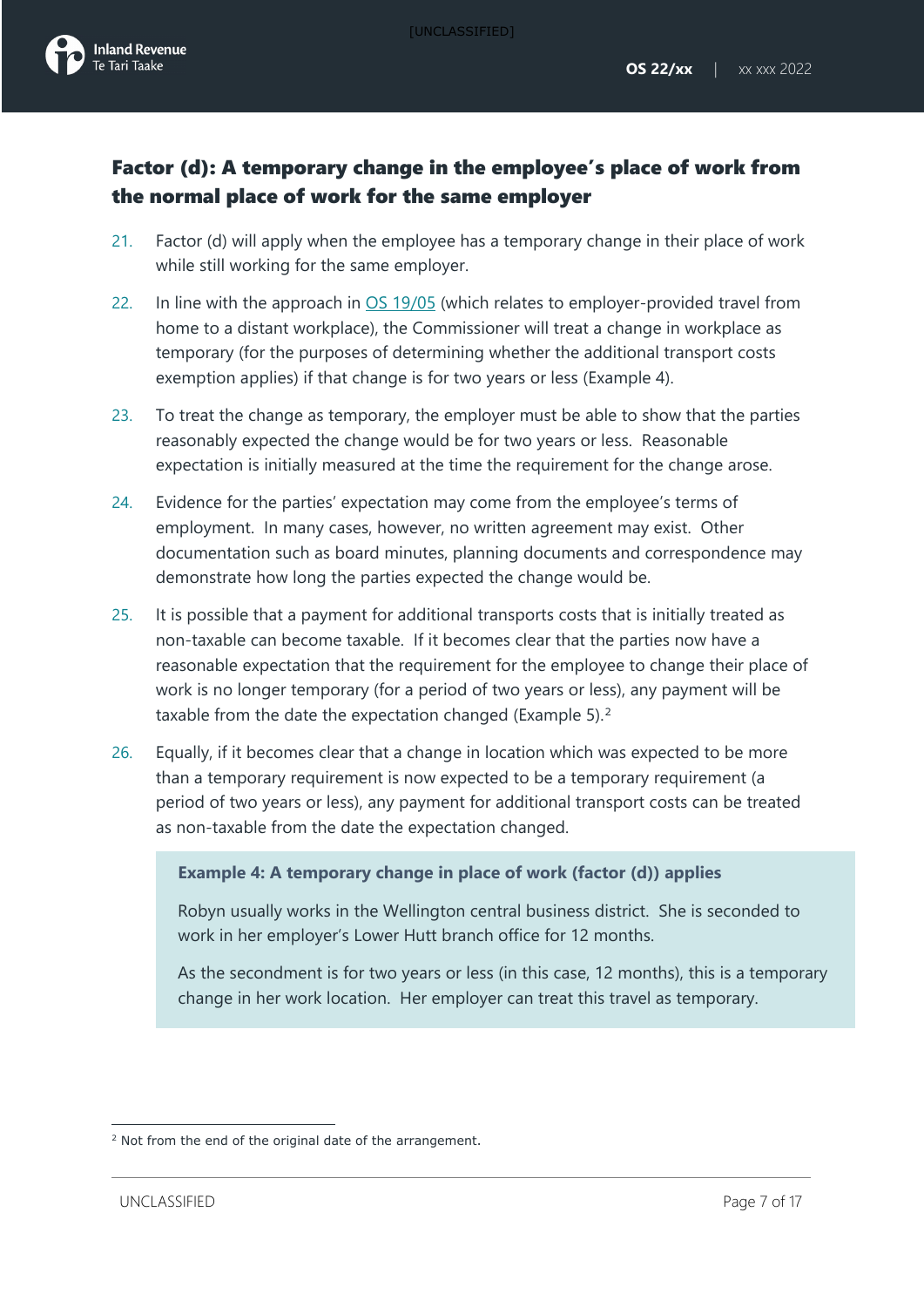

#### **Example 5: A temporary change in place of work (factor (d)) does not apply**

After 11 months of working at the Lower Hutt branch office, Robyn and her employer agree that she will continue to work there for another 16 months.

As the parties now expect that Robyn will be working in Lower Hutt for more than two years (27 months in total), from the date their expectation changed her employer can no longer treat her travel there as temporary.

### Factor (e): Any other condition of work of the employee

- 27. The Commissioner considers that factor (e) has limited application. That is, it refers to "any other condition of the employee's work" that the legislation does not identify **but is similar to the factors the legislation specifically lists**. [3](#page-7-0)
- 28. An employer must be able to explain how the particular condition of work is similar to the factors listed.
- 29. For the exemption to apply, "any other condition" would have to increase the cost of travelling between an employee's house and their workplace by more than what would be ordinarily expected. It would also have to be for the benefit or convenience of the employer.

### Factor (f): The absence of an adequate public passenger transport service that operates fixed routes and a regular timetable for the employee's place of work

- <span id="page-7-1"></span>30. Factor (f) applies when no public passenger transport service serves an employee's **place of work** (Example 6). To qualify as servicing the place of work, the public transport service must operate fixed routes and a regular timetable that service the employee's place of work (Example 7).
- 31. It is important to note that whether a public passenger transport service serves an employee's home is an irrelevant consideration.

<span id="page-7-0"></span> $3$  Factors (a)–(d) and (f).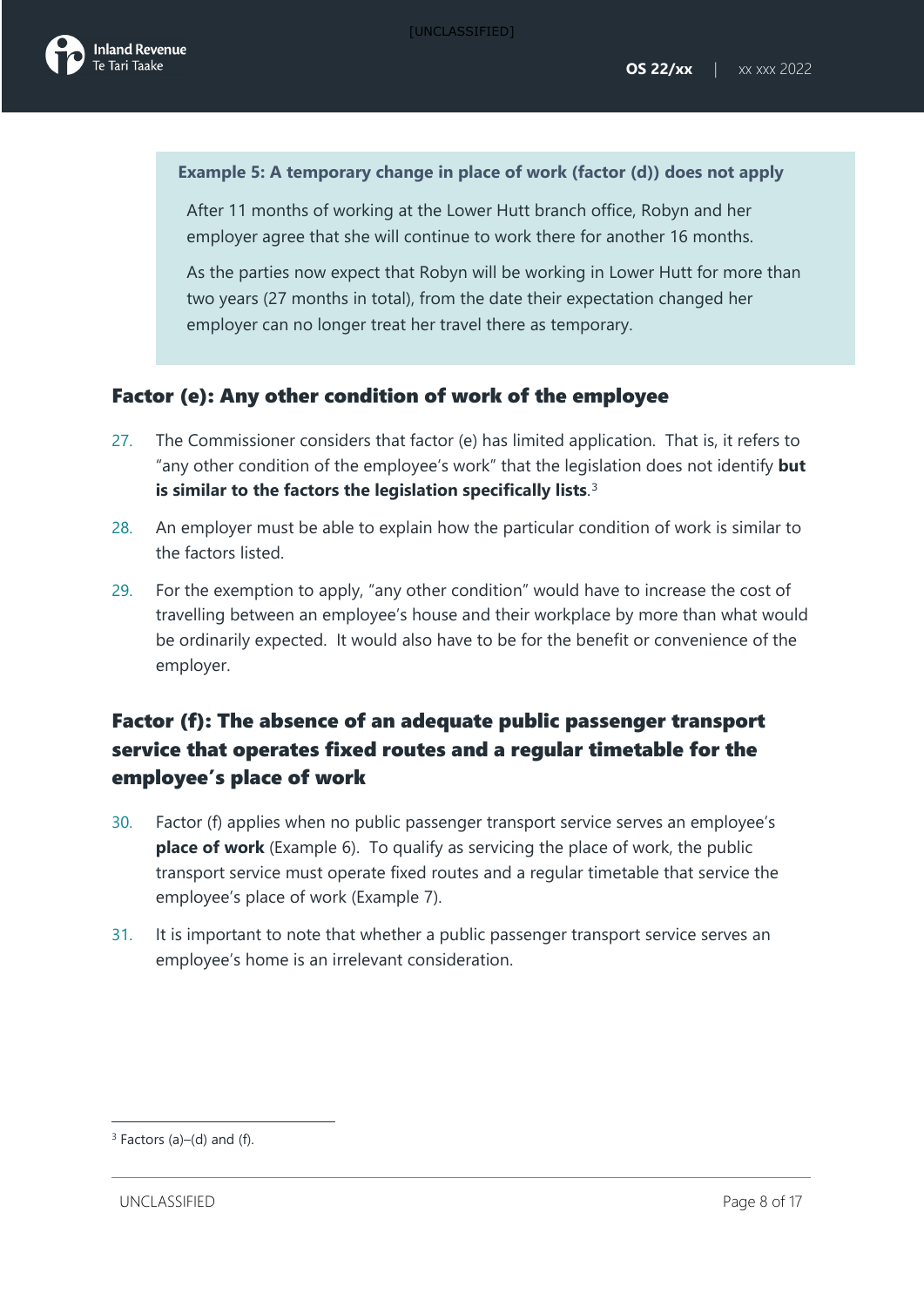### **Example 6: No public transport service – factor (f) applies**

Rosie's employer is based 10 kilometres outside Masterton. Although a bus network serves Wairarapa, it does not provide services near Rosie's workplace.

In this example, no public transport service serves Rosie's workplace and factor (f) applies.

### **Example 7: A public transport service operates – factor (f) does not apply**

The bus network provides a regular, timetabled service to Rosie's employer but it does not go near her house.

In this example, a public transport service serves Rosie's workplace so factor (f) does **not** apply.

- 32. The Commissioner considers that where the public transport services available do not neatly fit with an employee's hours of work, that does not in itself mean that the public transport service is inadequate.
- 33. The Commissioner considers that this factor will apply when a workplace:
	- has no public transport service at all;
	- has no public transport service available to shift workers;
	- clearly has more employees starting work at one time than public transport can accommodate; or
	- is not close to the nearest bus or train stop.

## Step Two – Did the employee incur the additional transport costs in connection with their employment and for the employer's benefit or convenience?

- 34. The Commissioner accepts that where an employee incurs additional transport costs as a result of one of the listed factors, they will incur those costs in connection with their employment.
- 35. This means that the key question to answer at Step Two is whether the employee incurred the costs for the employer's benefit or convenience.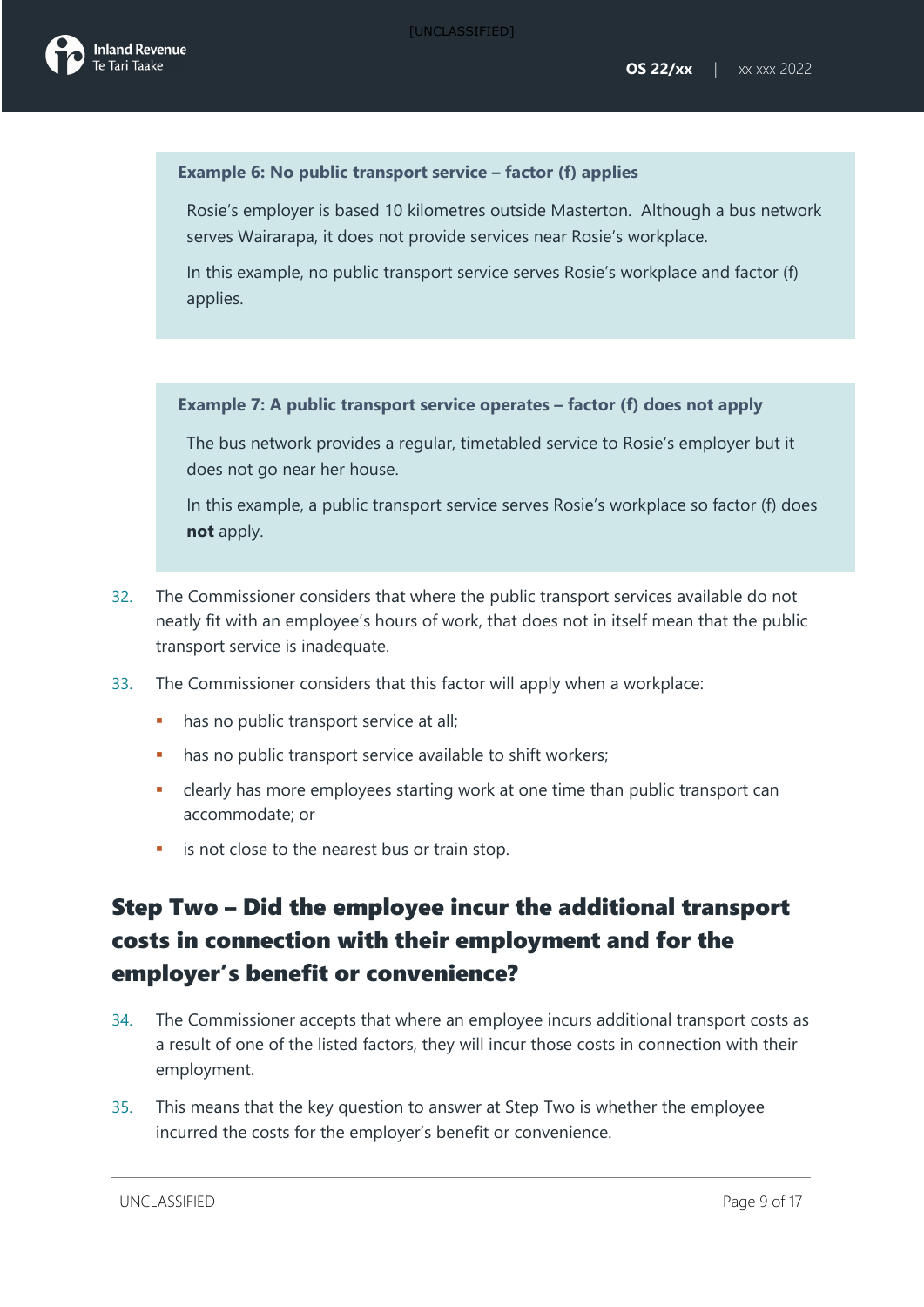

- 36. This means that, for any allowance to be exempt, one of the factors (a) to (f) must arise from the nature of the employment or a need or requirement of the employer (Example 8).
- 37. It cannot arise for the benefit or convenience of the employee.

**Example 8: Employee incurs transport costs for employer's benefit or convenience** 

Mikaere usually works in the Christchurch CBD. Due to staff shortages, he is seconded for six months to work at his employer's branch office located at Christchurch Airport.

As this temporary change in work location arises from a need of the employer, it is for the employer's benefit or convenience and the additional transport costs exemption can apply.

**Example 9: Employee incurs transport costs for their own benefit or convenience**

What if the change was made because Mikaere asked for a temporary change in location due to his personal circumstances rather than because of staff shortages?

In that case, the temporary change arises from Mikaere's personal need so the change is for his benefit or convenience not his employer's. This means that the additional transport costs exemption cannot apply.

## Step Three – How much of a travel allowance is exempt under the additional transport costs exemption?

- 38. The amount of the allowance that is exempt from income tax is the amount that relates to the additional transport costs.
- 39. This means that to determine how much of any travel allowance is exempt, an employer must identify what those additional costs are. Then the employer must compare the total amount of the allowance paid with the additional transport costs to determine how much of the allowance is exempt.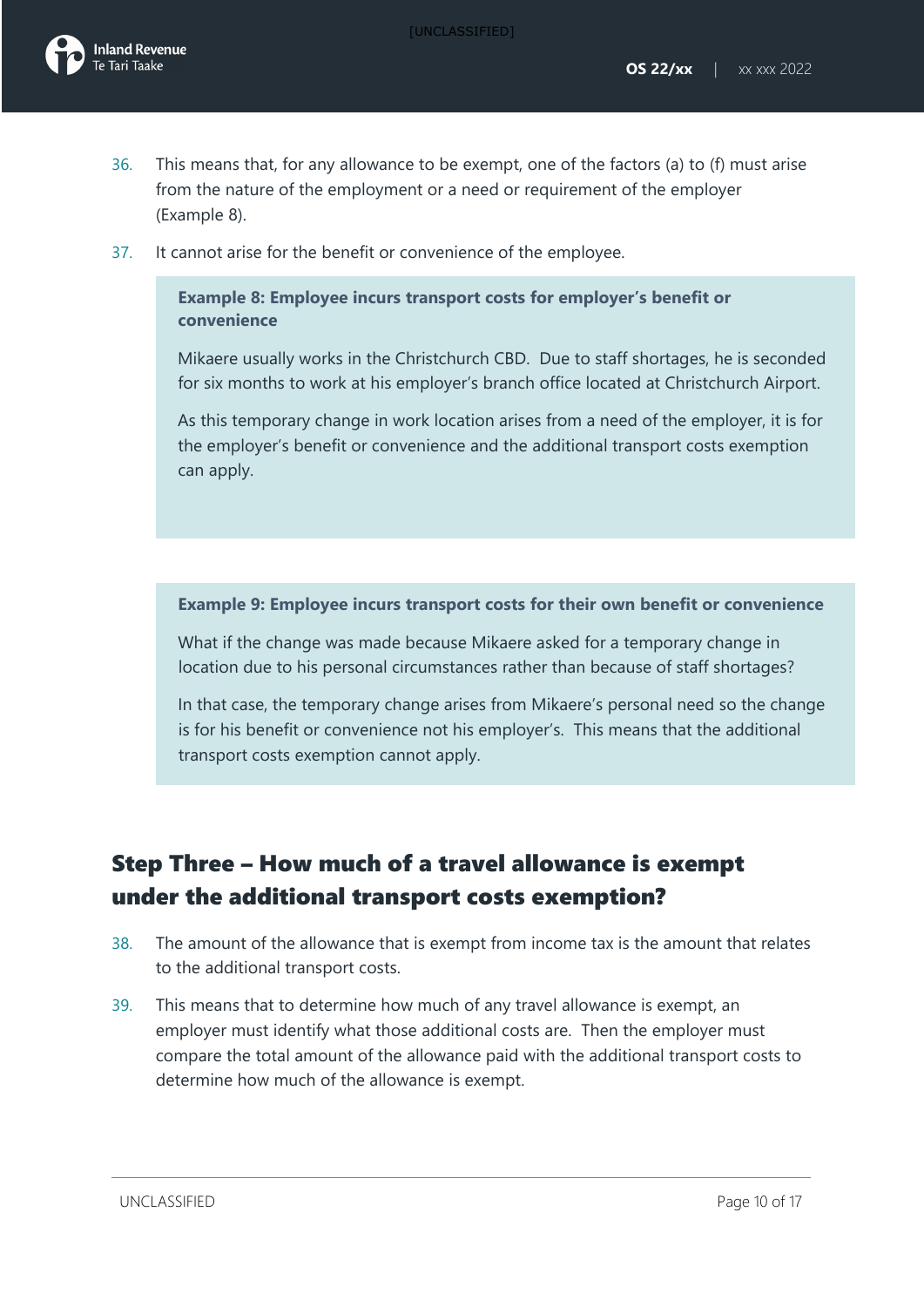- 40. If the additional transport costs the employee incurred are less than the total allowance, only the amount that is equal to the additional transport costs is exempt.
- 41. If the additional transport costs the employee incurred are equal to or greater than the actual allowance paid, the entire allowance is exempt.

### Calculating any additional transport costs: factors (a) to (e)

- 42. When any of factors (a) to (e) apply (but not (f)), the additional costs are the amount by which the costs are more than the travel costs the employee would ordinarily expect without reference to that factor.
- 43. This means that the amount of the additional transport costs is not the total transport costs. Rather, it is the **total** transport costs **less** the costs the employer would have "expected to find" the employee incurred "in the ordinary course of events" if the factors that caused the employee to incur the "additional" travel costs did not apply (Examples 10 and 11.

### **Example 10: Calculating additional transport costs where costs are higher than ordinarily expected**

Robyn works in the Wellington CBD. She is seconded to work in her employer's Lower Hutt branch office for 12 months.

Normally Robyn's costs in getting to work involve a single bus trip each way with a weekly cost of \$30. But this temporary change in work location requires her to take the train at the cost of an additional \$43 a week. Her total temporary travel costs are \$73 per week.

The **additional transport cost** per week is \$43.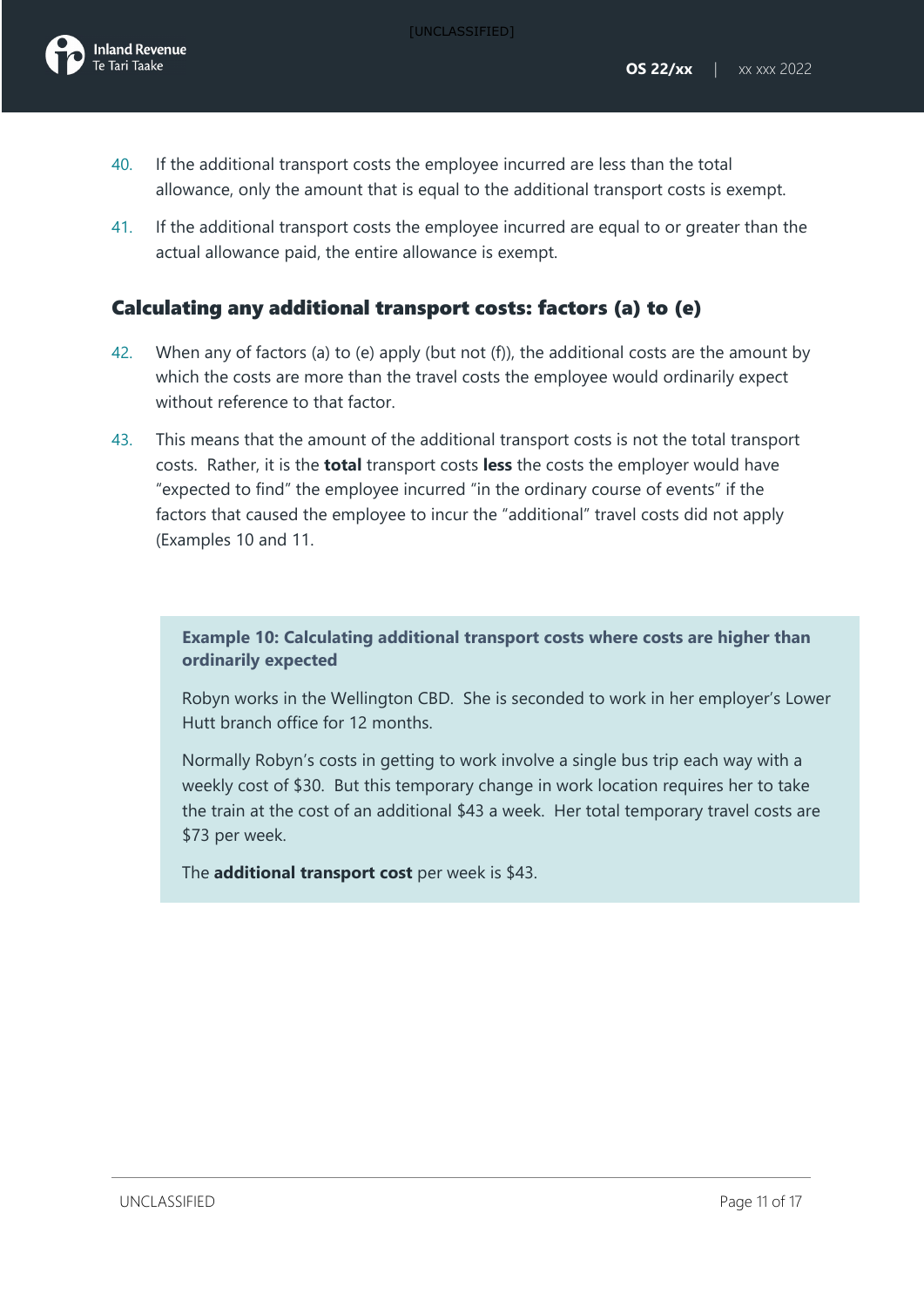

#### **Example 11: Costs must be higher than ordinarily expected**

Bob (a builder) works for a company whose depot is in Seaview in Lower Hutt, but he rarely visits the depot. Instead, he travels directly to various building sites. Most of the sites are in the Wellington CBD but from time to time his employer sends him to building sites in other parts of the Wellington region.

The fact that an employee may be working at multiple sites in a geographic area will not be relevant to the s CW 18 exemption if the costs of travel to those diverse sites are not more than would ordinarily be expected.

However, if the employer decided that Bob was needed to work in Featherston (in the Wairarapa region), that might be a temporary change in the place of work that would lead to higher than ordinary costs. In that way, the costs could come within the s CW 18 exemption.

### Calculating any additional transport costs – factor (f): lack of public transport

44. When the employee incurs the additional transport costs because of a lack of public transport services (see [\[30\]](#page-7-1)), the additional transport costs are the amount by which the costs are more than \$5 for each day on which the employee attends work (Example 12).

**Example 12: Calculating additional transport costs where no public transport is available**

There is no public transport service to Rosie's workplace so factor (f) applies. Rosie incurs transport costs of \$60 a week getting to work for a five-day working week. In this example, the **additional transport costs** are \$35 (\$60 –  $(5 \times $5)$ ).

### Limit of 70 kilometres a day

- 45. There is a limit on what travel an employer can take into account in calculating additional transport costs.
- 46. An employer should not take into account the costs of travelling any distance **over** 70 kilometres in 1 day in calculating additional transport costs. This means that, to the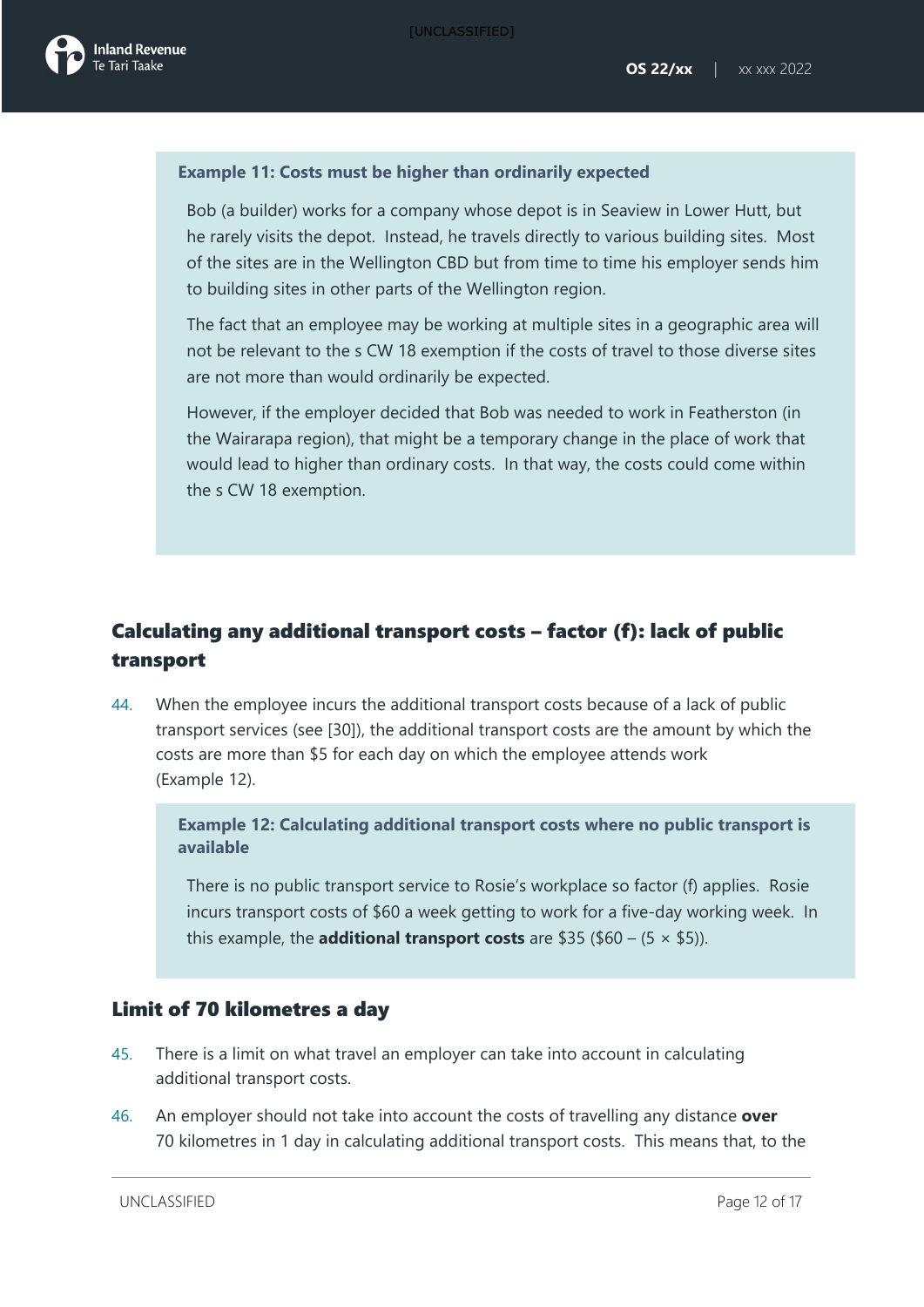extent that the allowance is exempt because it is for additional transport costs, the exemption is limited to the costs for travelling up to 70 kilometres in 1 day.

- 47. However, in special circumstances, an employer **does include** the costs of travelling any distance over 70 kilometres in 1 day in calculating additional transport costs.
- 48. The phrase "except in special circumstances" means that those circumstances are set apart from the usual case. It covers exceptional, abnormal or unusual – but not extraordinary or unique – cases.
- 49. It is important to understand that the simple fact that an employee has to travel more than 70 kilometres between work and home is **not** a "special circumstance" (Example 12).
- 50. Given the obligation is on the employer to assess whether there are special circumstances justifying exempting additional transport costs for distances over 70 kilometres per day, the employer needs to be able to demonstrate that the circumstances meet the statutory test of "special circumstances" (Example 13).
- 51. The special circumstances must arise from the location of the workplace rather than where the employee chooses to live.

### **Example 12: Special circumstances do not apply**

Paullina lives in Waikanae but is working in Wellington (60 kilometres one way, and 120 kilometres return). Her employer pays her an allowance to meet the transport costs of getting to work in Wellington.

To the extent that the allowance is exempt because it is for additional transport costs, the exemption is limited to the costs for travelling 70 kilometres in 1 day. The costs for the additional 50 kilometres of travel per day are not exempt unless special circumstances exist.

"Special circumstances" do not exist **just** because Paullina's daily commute is longer than 70 kilometres.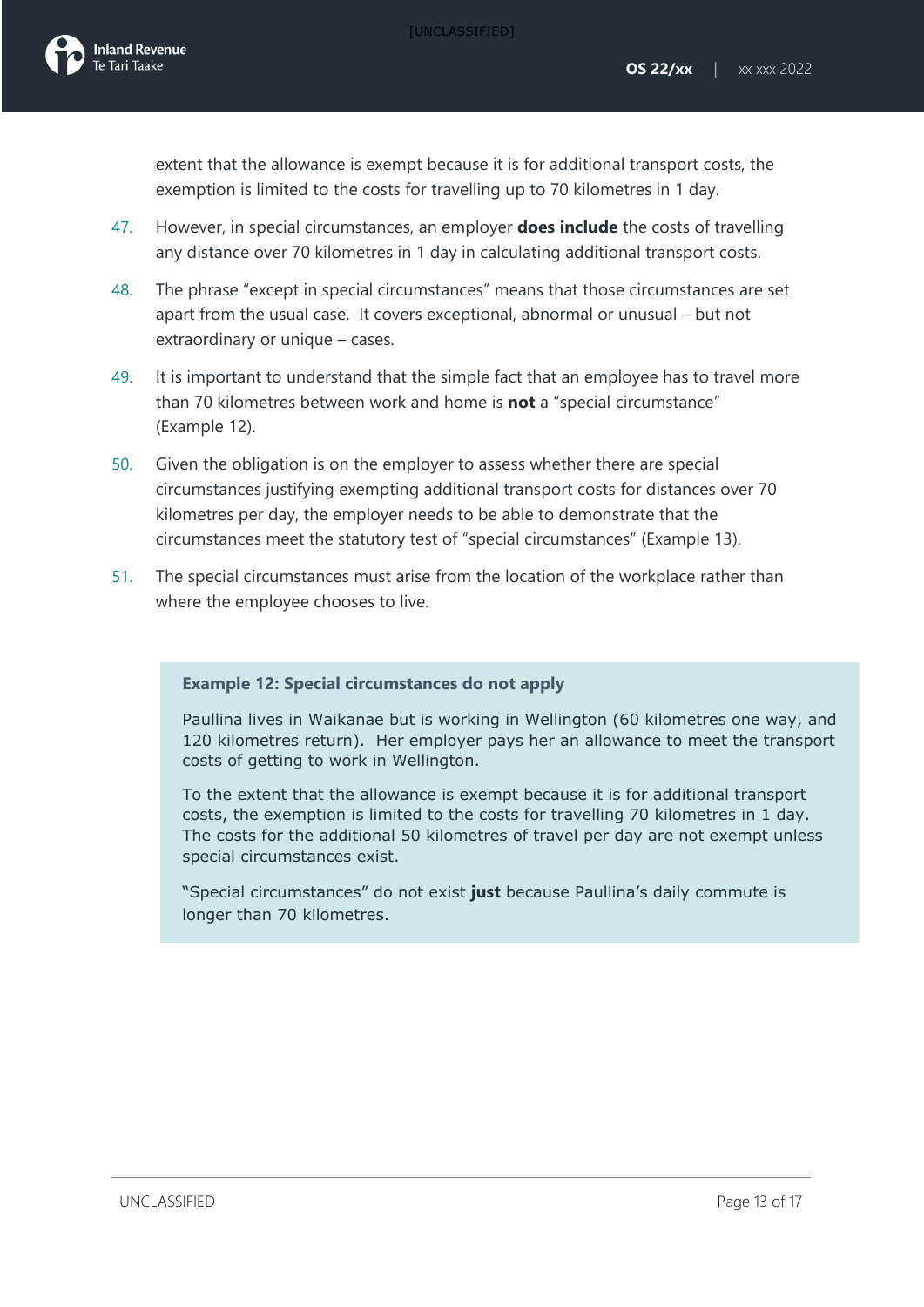[UNCLASSIFIED]



#### **Example 13: Special circumstances do apply**

Barry works in a national park where there is no accommodation. Barry lives in the nearest town, which is more than 50 kilometres away. His round trip each day between that accommodation and his workplace is more than 70 kilometres.

In this example, special circumstances exist because no one (including Barry) could live any closer to his workplace.

However, these "special circumstances" would not exist just because Barry's daily commute is longer than 70 kilometres.

### Additional transport costs – estimated expenditure of employees

- 52. In determining the additional transport costs, the employer may make a reasonable estimate of the amount of expenditure the employee or a group of employees is likely to incur for which they can receive reimbursement.
- 53. In calculating the additional transport costs involving the use of a motor vehicle, an employer can use the approach in [OS 19/04b:](https://www.taxtechnical.ird.govt.nz/operational-statements/os-1904-b-commissioner-s-statement-on-using-a-kilometre-rate-for-employee-reimbursement-of-a-motor-v) *Commissioner's statement on using a kilometre rate for employee reimbursement of a motor vehicle* (Inland Revenue, 2019) to make a reasonable estimate of the costs the employee is likely to incur (Example 14).

**Example 14: A reasonable estimate of the costs the employee is likely to incur**

There is no public transport service to Rosie's workplace so factor (f) applies. Rosie uses her car to get to work each day. The total distance she travels each working day is 40 kilometres.

This equates to 200 kilometres a week. The employer could use the Tier One rate for the cost per kilometre estimate of expenditure.

So each week<sup>[4](#page-13-0)</sup> Rosie's additional transport costs are 200  $\times$  79 cents, which equals \$158. Then the employer subtracts \$25[5](#page-13-1) to arrive at **additional transport costs** of \$133.

54. In making a reasonable estimate for a group of employees, the employer should use a system that groups "like" employees together. (In this way, any exemption can be related to a fair and reasonable estimate of costs the employees incur.)

<span id="page-13-0"></span><sup>4</sup> Based on 2021 rates in [OS 19/04 \(KM2021\)](http://www.taxtechnical.ird.govt.nz/operational-statements/2021/05-19-04-km-2021) : "Kilometre rates for the business use of vehicles for the 2021 income year."

<span id="page-13-1"></span> $55 \times $5$  per day non-exempt amount.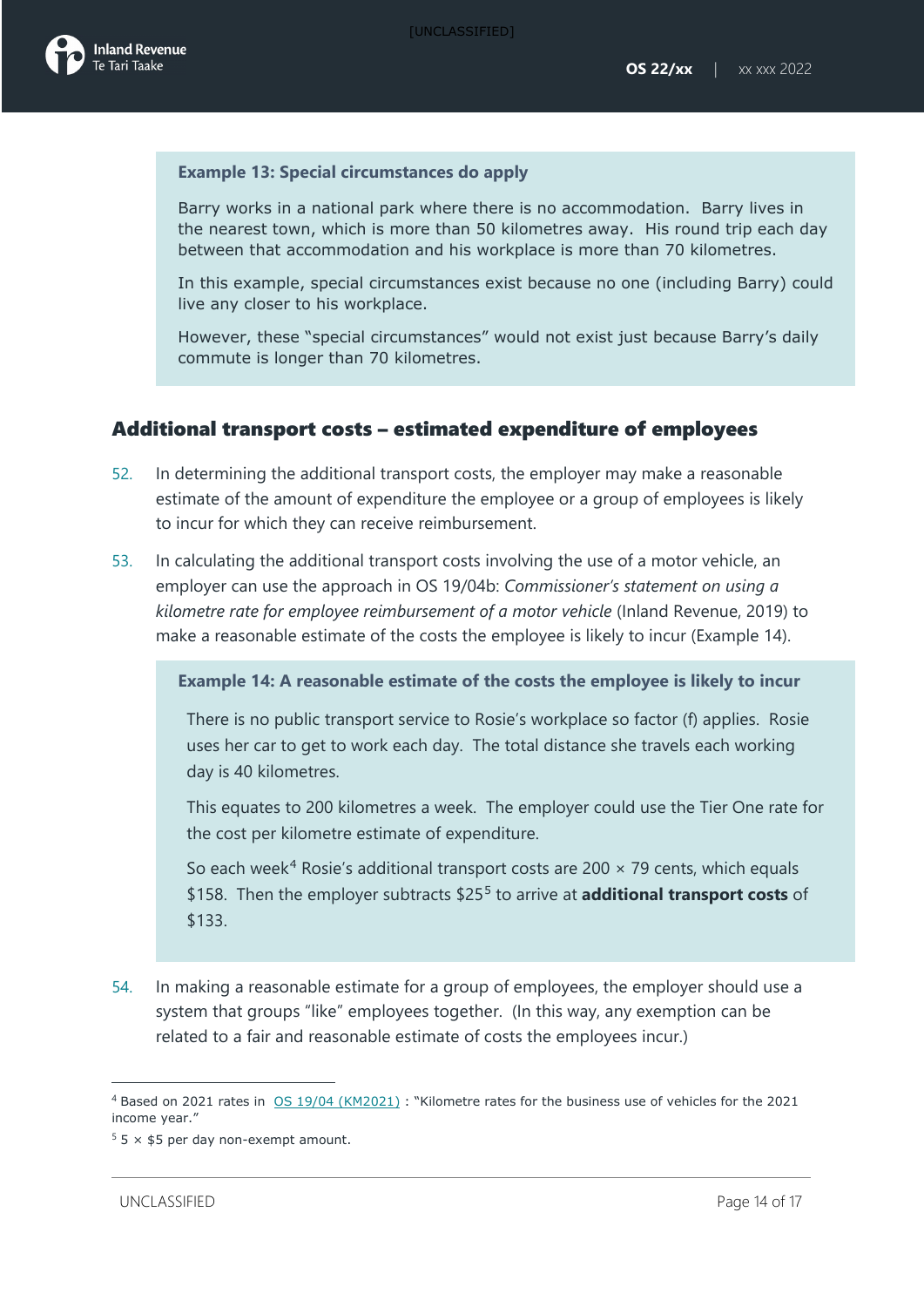### What if circumstances change?

- 55. If circumstances change, then the extent to which any allowance is exempt may change.
- 56. For example, in some cases, as the result of a change in circumstances, none of the factors required for an exemption may be present any more. If the employer continues to pay the allowance in such a case, none of that allowance would be exempt.
- 57. The Commissioner is aware that in some situations, employers are continuing to treat an allowance for additional transport costs as tax exempt even when an employee no longer incurs those costs on every working day (because the employee now works from home). The allowance is only exempt to the extent it is for additional transport costs. An employer will need to make adjustments to the amount treated as exempt under the additional transport costs exemption to reflect the change in circumstances.

### **What if an employee is required to enter into a salary sacrifice to receive the allowance?**

If an employee is required to enter into a salary sacrifice arrangement to receive any allowance for additional transport costs, then the Commissioner considers that the allowance does not truly reimburse the employee for those costs. As such, the employer should not treat the allowance in question as exempt under the additional transport costs exemption. Rather, they should treat it as a taxable allowance with PAYE deducted.

This Statement was signed on.

**Technical Lead Legal Services – Technical Standards**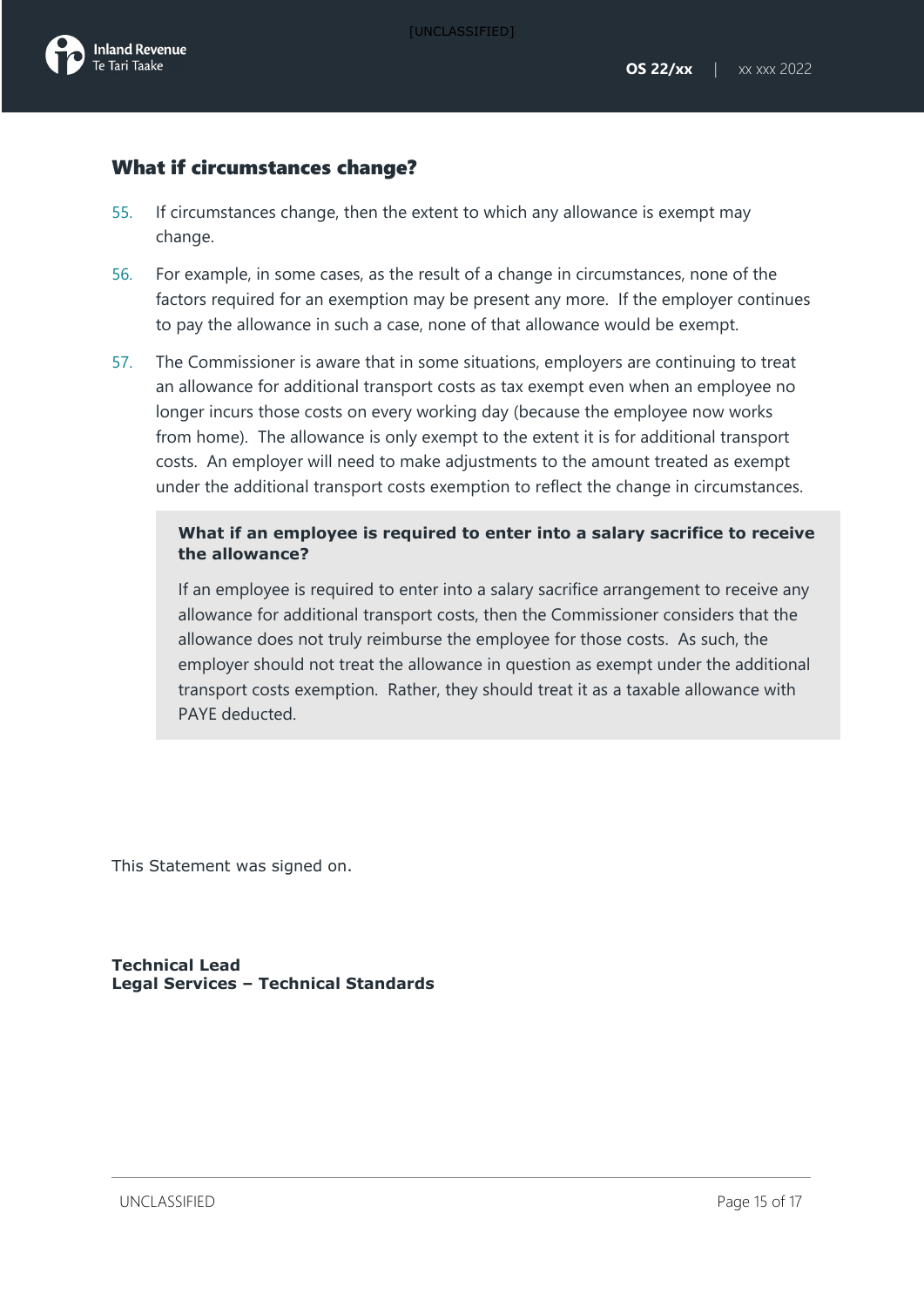

# References

### Legislative references

Income Tax Act 2007, s CW 18

### Other references

OS 19/04 (KM 2021): *Kilometre rates for the business use of vehicles for the 2021 income year*. <https://www.taxtechnical.ird.govt.nz/operational-statements/2021/05-19-04-km-2021>

OS 19/04b: *Commissioner's statement on using a kilometre rate for employee reimbursement of a motor vehicle* (Inland Revenue, 2019)*.* [https://www.taxtechnical.ird.govt.nz/operational](https://www.taxtechnical.ird.govt.nz/operational-statements/os-1904-b-commissioner-s-statement-on-using-a-kilometre-rate-for-employee-reimbursement-of-a-motor-v)[statements/os-1904-b-commissioner-s-statement-on-using-a-kilometre-rate-for-employee](https://www.taxtechnical.ird.govt.nz/operational-statements/os-1904-b-commissioner-s-statement-on-using-a-kilometre-rate-for-employee-reimbursement-of-a-motor-v)[reimbursement-of-a-motor-v](https://www.taxtechnical.ird.govt.nz/operational-statements/os-1904-b-commissioner-s-statement-on-using-a-kilometre-rate-for-employee-reimbursement-of-a-motor-v) 

OS 19/05: *Employer-provided travel from home to a distant workplace – income tax (PAYE) and fringe benefit tax* (Inland Revenue, 2019).

[https://www.taxtechnical.ird.govt.nz/operational-statements/os-1905-employer-provided](https://www.taxtechnical.ird.govt.nz/operational-statements/os-1905-employer-provided-travel-from-home-to-a-distant-workplace-income-tax-paye-and-fringe-benefit)[travel-from-home-to-a-distant-workplace-income-tax-paye-and-fringe-benefit](https://www.taxtechnical.ird.govt.nz/operational-statements/os-1905-employer-provided-travel-from-home-to-a-distant-workplace-income-tax-paye-and-fringe-benefit)